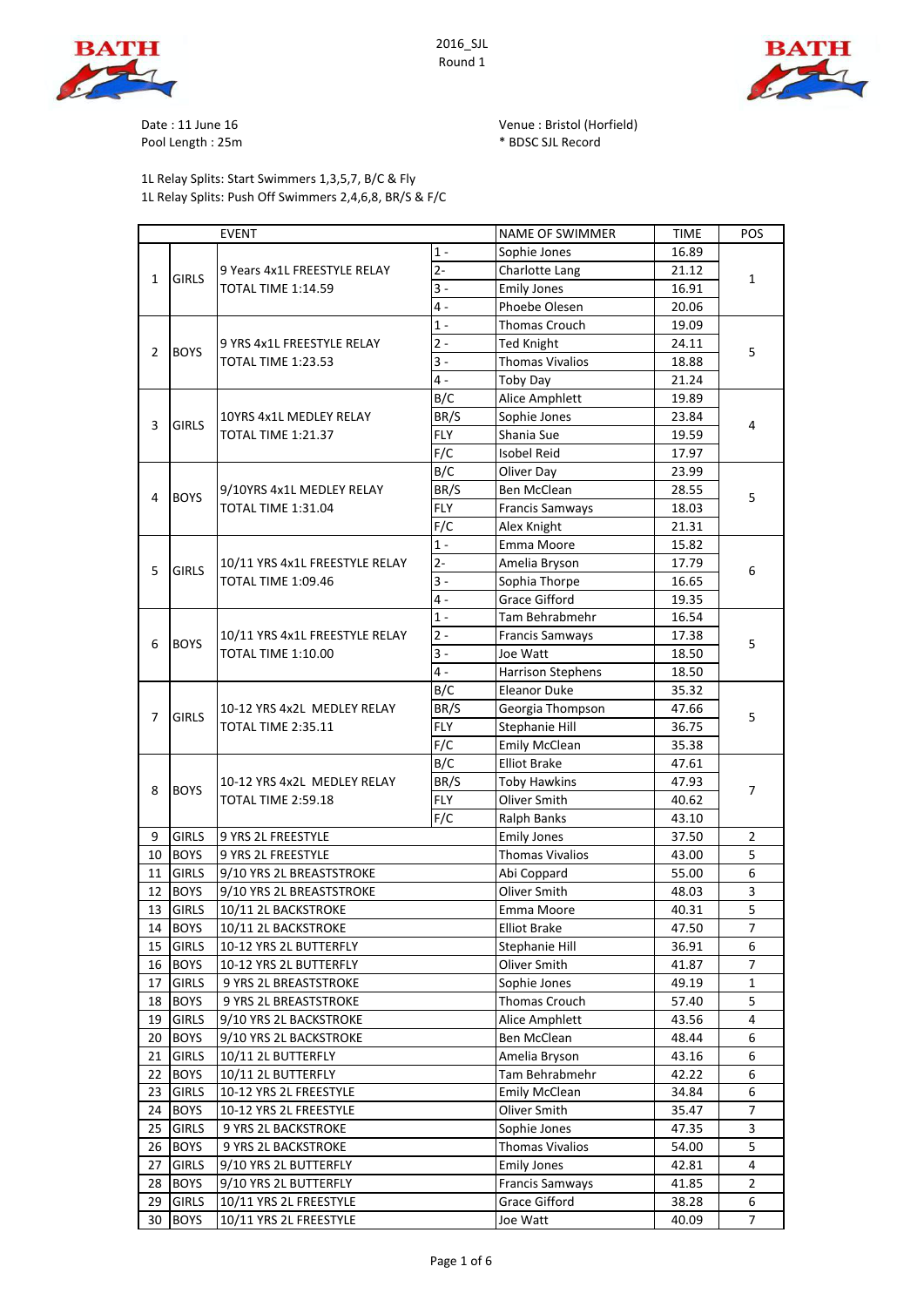



|    |              | <b>EVENT</b>                                                              |            | NAME OF SWIMMER          | <b>TIME</b>  | POS            |
|----|--------------|---------------------------------------------------------------------------|------------|--------------------------|--------------|----------------|
| 31 | <b>GIRLS</b> | 10-12 YRS 2L BREASTSTROKE                                                 |            | Georgia Thompson         | 48.82        | 7              |
| 32 | <b>BOYS</b>  | 10-12 YRS 2L BREASTSTROKE                                                 |            | <b>Toby Hawkins</b>      | 49.42        | DQ             |
| 33 | <b>GIRLS</b> | 9 YRS 1L BUTTERFLY                                                        |            | Charlotte Lang           | 19.00        | $\overline{2}$ |
| 34 | <b>BOYS</b>  | 9 YRS 1L BUTTERFLY                                                        |            | <b>Thomas Crouch</b>     | 26.53        | 5              |
| 35 | <b>GIRLS</b> | 9/10 YRS 2L FREESTYLE                                                     |            | Alice Amphlett           | 38.81        | 4              |
| 36 | <b>BOYS</b>  | 9/10 YRS 2L FREESTYLE                                                     |            | <b>Francis Samways</b>   | 36.81        | 3              |
| 37 | <b>GIRLS</b> | 10/11 YRS 2L BREASTSTROKE                                                 |            | Sophia Thorpe            | 48.22        | 6              |
| 38 | <b>BOYS</b>  | 10/11 YRS 2L BREASTSTROKE                                                 |            | Tam Behrabmehr           | 47.75        | 5              |
| 39 | <b>GIRLS</b> | 10-12 YRS 2L BACKSTROKE                                                   |            | <b>Eleanor Duke</b>      | 37.16        | $\overline{4}$ |
| 40 | <b>BOYS</b>  | 10-12 YRS 2L BACKSTROKE                                                   |            | <b>Toby Hawkins</b>      | 58.65        | $\overline{7}$ |
|    |              |                                                                           | B/C        | Sophie Jones             | 23.48        |                |
|    |              | 9 YRS 4x1L MEDLEY RELAY                                                   | BR/S       | Abi Coppard              | 27.28        |                |
| 41 | <b>GIRLS</b> | TOTAL TIME 1:30.94                                                        | <b>FLY</b> | Charlotte Lang           | 19.94        | 3              |
|    |              |                                                                           | F/C        | Phoebe Olesen            | 20.10        |                |
|    |              |                                                                           | B/C        | <b>Thomas Vivalios</b>   | 27.86        |                |
|    |              | 9 YRS 4x1L MEDLEY RELAY                                                   | BR/S       | Toby Day                 | 29.00        |                |
| 42 | <b>BOYS</b>  | <b>TOTAL TIME 1:48.84</b>                                                 | FLY        | <b>Thomas Crouch</b>     | 26.81        | 5              |
|    |              |                                                                           | F/C        | <b>Ted Knight</b>        | 25.28        |                |
|    |              |                                                                           | $1 -$      | Alice Amphlett           | 17.61        |                |
|    |              | 9/10YRS 4x1L FREESTYLE RELAY<br><b>GIRLS</b><br><b>TOTAL TIME 1:15.44</b> | $2 -$      | Shania Sue               | 20.25        |                |
| 43 |              |                                                                           | $3 -$      | Charlotte Lang           | 18.90        | 4              |
|    |              |                                                                           | $4 -$      | <b>Isobel Reid</b>       | 18.81        |                |
|    | <b>BOYS</b>  |                                                                           | $1 -$      | <b>Francis Samways</b>   | 17.70        |                |
|    |              | 9/10YRS 4x1L FREESTYLE RELAY                                              | $2 -$      | Oliver Day               | 20.52        |                |
| 44 |              | <b>TOTAL TIME 1:16.34</b>                                                 | $3 -$      | Ben McClean              | 17.84        | 3              |
|    |              |                                                                           | $4 -$      | Alex Knight              | 20.42        |                |
|    |              |                                                                           | B/C        | Alice Amphlett           | 20.45        |                |
|    | <b>GIRLS</b> | 10/11 YRS 4x1L MEDLEY RELAY<br><b>TOTAL TIME 1:21.37</b>                  | BR/S       | Sophia Thorpe            | 23.87        | 6              |
| 45 |              |                                                                           | <b>FLY</b> | Emma Moore               | 18.04        |                |
|    |              |                                                                           | F/C        | Grace Gifford            | 19.06        |                |
|    |              |                                                                           | B/C        | <b>Elliot Brake</b>      | 22.86        |                |
|    |              | 10/11 YRS 4x1L MEDLEY RELAY<br><b>BOYS</b><br>TOTAL TIME 1:22.28          | BR/S       | Joe Watt                 | 24.00        |                |
| 46 |              |                                                                           | <b>FLY</b> | Tam Behrabmehr           | 17.36        | 4              |
|    |              |                                                                           | F/C        | <b>Harrison Stephens</b> | 18.14        |                |
|    |              |                                                                           | $1 -$      | <b>Eleanor Duke</b>      | 32.67        |                |
|    | <b>GIRLS</b> | 10-12 YRS 4x2L FREESTYLE RELAY                                            | $2 -$      | Georgia Thompson         | 36.84        |                |
| 47 |              | TOTAL TIME 2:17.92                                                        | $3 -$      | Stephanie Hill           | 32.78        | 6              |
|    |              |                                                                           | $4-$       | <b>Emily McClean</b>     | 35.63        |                |
|    |              |                                                                           | $1 -$      | Toby Hawkins             | 36.64        |                |
|    |              | 10-12 YRS 4x2L FREESTYLE RELAY                                            | $2 -$      | <b>Elliot Brake</b>      | 39.13        | 7              |
| 48 | <b>BOYS</b>  | <b>TOTAL TIME 2;34.40</b>                                                 | $3 -$      | Oliver Smith             | 34.29        |                |
|    |              |                                                                           | 4 -        | Ralph Banks              | 44.39        |                |
|    |              |                                                                           | $1 -$      | <b>Emily Jones</b>       | 17.86        |                |
|    |              |                                                                           | $2 -$      | Thomas Crouch            | 20.46        |                |
|    |              |                                                                           | 3 -        | Alice Amphlett           | 17.72        |                |
|    |              | 8X1L FREESTYLE CANNON                                                     | 4 -        | Francis Samways          | 17.38        |                |
| 49 | <b>MIXED</b> | TOTAL TIME 2:19.19                                                        | $5 -$      | Emma Moore               | 15.84        | 5              |
|    |              |                                                                           | 6 -        | Joe Watt                 | 18.22        |                |
|    |              |                                                                           | 7 -        | Eleanor Duke             | 15.40        |                |
|    |              |                                                                           | $8 -$      |                          | Oliver Smith | 16.40          |

| Bath Dolphin            | 151 |
|-------------------------|-----|
| <b>Bristol North</b>    | 85  |
| <b>Bristol Pengiuns</b> | 195 |
| Keynsham                | 215 |
| Plymouth Leander        | 292 |
| Severnside Tritons      | 233 |
| Trowbridge              | 195 |

| ۰. |              | ۰ |
|----|--------------|---|
|    | ٠<br>۰.<br>× |   |

Virtual Gala Protocols Thus

No Final Position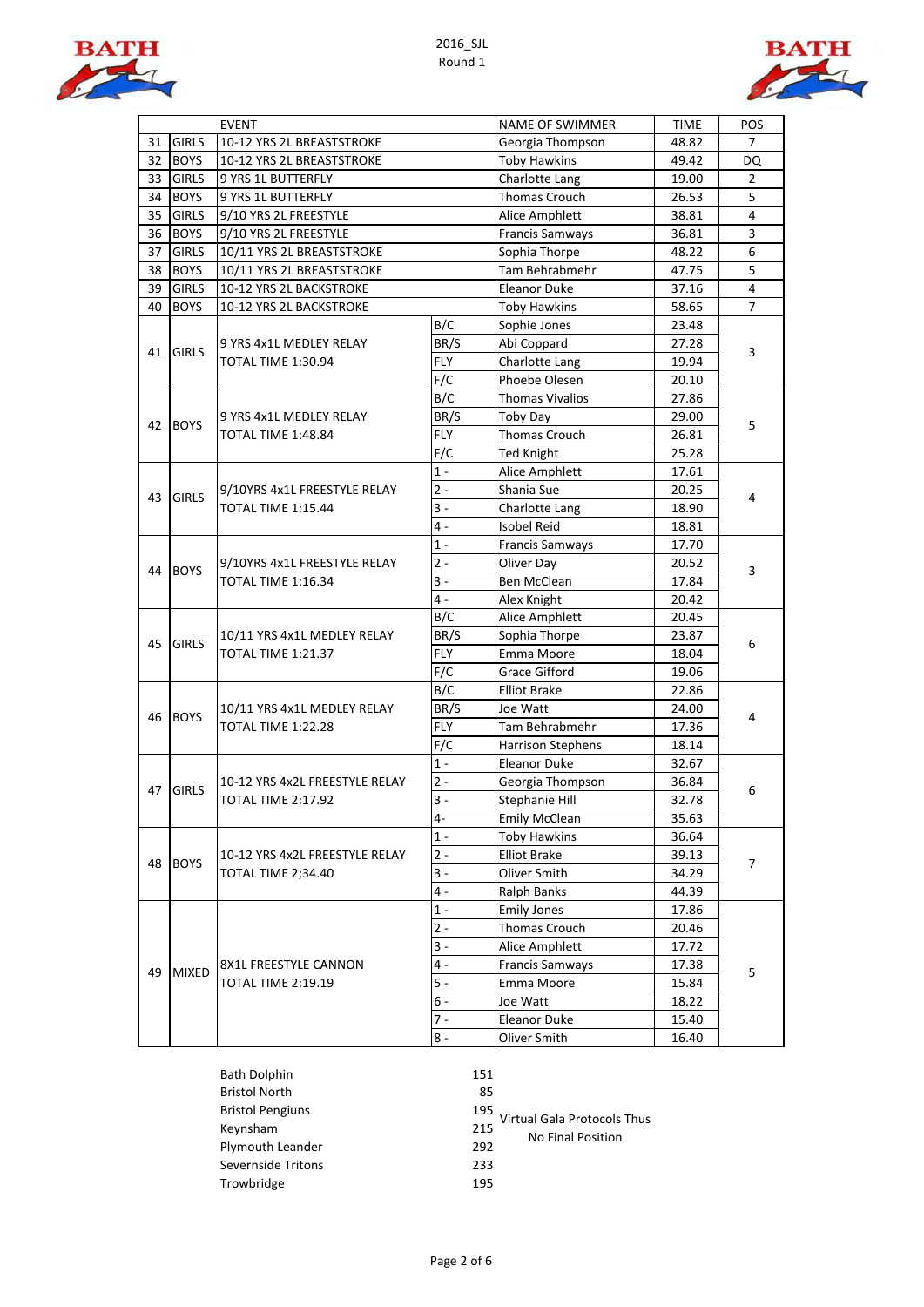

2016\_SJL Round 2



Pool Length : 25m  $*$  BDSC SJL Record

1L Relay Splits: Start Swimmers 1,3,5,7, B/C & Fly 1L Relay Splits: Push Off Swimmers 2,4,6,8, BR/S & F/C

Date : 9 July 16 **Date : 9 July 16** Venue : Swindon (Link Centre)

|                               |                             | <b>EVENT</b>                                                |            | NAME OF SWIMMER              | <b>TIME</b> | POS            |
|-------------------------------|-----------------------------|-------------------------------------------------------------|------------|------------------------------|-------------|----------------|
|                               | <b>GIRLS</b>                | 9 Years 4x1L FREESTYLE RELAY<br><b>TOTAL TIME 1:13.59</b>   | $1 -$      | Sophie Jones                 | 16.94       |                |
| $\mathbf{1}$                  |                             |                                                             | $2 -$      | <b>Emily Jones</b>           | 19.50       | 1              |
|                               |                             |                                                             | $3 -$      | Charlotte Lang               | 18.50       |                |
|                               |                             |                                                             | $4 -$      | Phoebe Olesen                | 18.75       |                |
| $\overline{2}$<br><b>BOYS</b> |                             |                                                             | $1 -$      |                              |             |                |
|                               |                             | 9 YRS 4x1L FREESTYLE RELAY                                  | $2 -$      |                              |             | <b>DNS</b>     |
|                               |                             | <b>TOTAL TIME 1:23.53</b>                                   | $3 -$      |                              |             |                |
|                               |                             |                                                             | $4 -$      |                              |             |                |
|                               |                             |                                                             | B/C        | <b>Isobel Reid</b>           | 22.24       |                |
|                               |                             | 10YRS 4x1L MEDLEY RELAY                                     | BR/S       | Sophie Jones                 | 23.47       |                |
| 3                             | <b>GIRLS</b>                | TOTAL TIME 1:25.28                                          | <b>FLY</b> | Shania Sue                   | 19.35       | 5              |
|                               |                             |                                                             | F/C        | Eva Lindsley                 | 20.28       |                |
|                               |                             |                                                             | B/C        | <b>Stan Cranch</b>           | 23.33       |                |
|                               |                             | 9/10YRS 4x1L MEDLEY RELAY                                   | BR/S       | Alex Knight                  | 29.42       |                |
| 4                             | <b>BOYS</b>                 | <b>TOTAL TIME (1:29.36)</b>                                 | <b>FLY</b> | <b>Will Shardlow</b>         | 19.83       | <b>DISQ</b>    |
|                               |                             |                                                             | F/C        | <b>Francis Samways</b>       | 16.78       |                |
|                               |                             |                                                             | $1 -$      | Talulla Wood                 | 17.07       |                |
|                               |                             | 10/11 YRS 4x1L FREESTYLE RELAY                              | $2 -$      | Evie Good                    | 20.50       |                |
| 5                             | <b>GIRLS</b>                | <b>TOTAL TIME 1:12.10</b>                                   | $3 -$      | Sophia Thorpe                | 17.00       | 5              |
|                               |                             |                                                             | $4 -$      | <b>Grace Gifford</b>         | 18.50       |                |
|                               |                             |                                                             | $1 -$      | <b>Ben McClean</b>           | 18.53       |                |
|                               | <b>BOYS</b>                 | 10/11 YRS 4x1L FREESTYLE RELAY<br><b>TOTAL TIME 1:08.66</b> | $2 -$      | Tam Behrabmehr               | 16.65       |                |
| 6                             |                             |                                                             | $3 -$      | <b>Francis Samways</b>       | 16.32       | 3              |
|                               |                             |                                                             | $4 -$      | Will Shardlow                | 17.25       |                |
|                               |                             |                                                             | B/C        | <b>Eleanor Duke</b>          | 37.66       |                |
|                               | <b>GIRLS</b>                | 10-12 YRS 4x2L MEDLEY RELAY<br>TOTAL TIME 2:37.64           | BR/S       | Georgia Thompson             | 47.79       | 5              |
| 7                             |                             |                                                             | <b>FLY</b> | Stephanie Hill               | 37.58       |                |
|                               |                             |                                                             | F/C        | <b>Emily McClean</b>         | 34.81       |                |
|                               |                             |                                                             | B/C        | Tam Behrabmehr               | 45.46       |                |
|                               | <b>BOYS</b>                 | 10-12 YRS 4x2L MEDLEY RELAY<br>TOTAL TIME 3:02.21           | BR/S       | Will Shardlow                | 51.46       |                |
| 8                             |                             |                                                             | <b>FLY</b> | Oliver Smith                 | 39.15       | 5              |
|                               |                             |                                                             | F/C        |                              | 46.24       |                |
|                               |                             | 9 YRS 2L FREESTYLE                                          |            | Ralph Banks                  | 37.53       |                |
| 9                             | <b>GIRLS</b>                |                                                             |            | <b>Emily Jones</b>           |             | 1              |
| 10                            | <b>BOYS</b><br><b>GIRLS</b> | 9 YRS 2L FREESTYLE                                          |            | <b>Thomas Vivalios</b>       | 45.99       | 5              |
| 11                            |                             | 9/10 YRS 2L BREASTSTROKE                                    |            | Sophie Jones<br>Daniel Smith | 47.49       | 3              |
| 12                            | <b>BOYS</b>                 | 9/10 YRS 2L BREASTSTROKE                                    |            |                              | 56.45       | 3<br>5         |
| 13                            | <b>GIRLS</b>                | 10/11 2L BACKSTROKE                                         |            | <b>Isobel Reid</b>           | 47.03       |                |
| 14                            | <b>BOYS</b>                 | 10/11 2L BACKSTROKE                                         |            | Tam Behrabmehr               | 42.57       | 4              |
| 15                            | <b>GIRLS</b>                | 10-12 YRS 2L BUTTERFLY                                      |            | Stephanie Hill               | 36.48       | 4              |
| 16                            | <b>BOYS</b>                 | 10-12 YRS 2L BUTTERFLY                                      |            | Oliver Smith                 | 39.56       | <b>DISQ</b>    |
| 17                            | <b>GIRLS</b>                | 9 YRS 2L BREASTSTROKE                                       |            | Abi Coppard                  | 55.51       | 3              |
| 18                            | <b>BOYS</b>                 | 9 YRS 2L BREASTSTROKE                                       |            | Thomas Crouch                | 56.21       | 4              |
| 19                            | <b>GIRLS</b>                | 9/10 YRS 2L BACKSTROKE                                      |            | Shania Sue                   | 42.74       | 3              |
| 20                            | <b>BOYS</b>                 | 9/10 YRS 2L BACKSTROKE                                      |            | Will Shardlow                | 44.72       | $\overline{2}$ |
| 21                            | <b>GIRLS</b>                | 10/11 2L BUTTERFLY                                          |            | <b>Grace Gifford</b>         | 40.94       | 4              |
| 22                            | <b>BOYS</b>                 | 10/11 2L BUTTERFLY                                          |            | Tam Behrabmehr               | 40.95       | 4              |
| 23                            | <b>GIRLS</b>                | 10-12 YRS 2L FREESTYLE                                      |            | <b>Emily McClean</b>         | 34.87       | 5              |
| 24                            | <b>BOYS</b>                 | 10-12 YRS 2L FREESTYLE                                      |            | Oliver Smith                 | 34.16       | 5              |
| 25                            | <b>GIRLS</b>                | 9 YRS 2L BACKSTROKE                                         |            | <b>Emily Jones</b>           | 45.73       | 4              |
| 26                            | <b>BOYS</b>                 | 9 YRS 2L BACKSTROKE                                         |            | Thomas Crouch                | 53.61       | 4              |
| 27                            | <b>GIRLS</b>                | 9/10 YRS 2L BUTTERFLY                                       |            | Talulla Wood                 | 45.84       | 4              |
| 28                            | <b>BOYS</b>                 | 9/10 YRS 2L BUTTERFLY                                       |            | <b>Francis Samways</b>       | 39.92       | 1              |

29 GIRLS 10/11 YRS 2L FREESTYLE Grace Gifford 36.92 5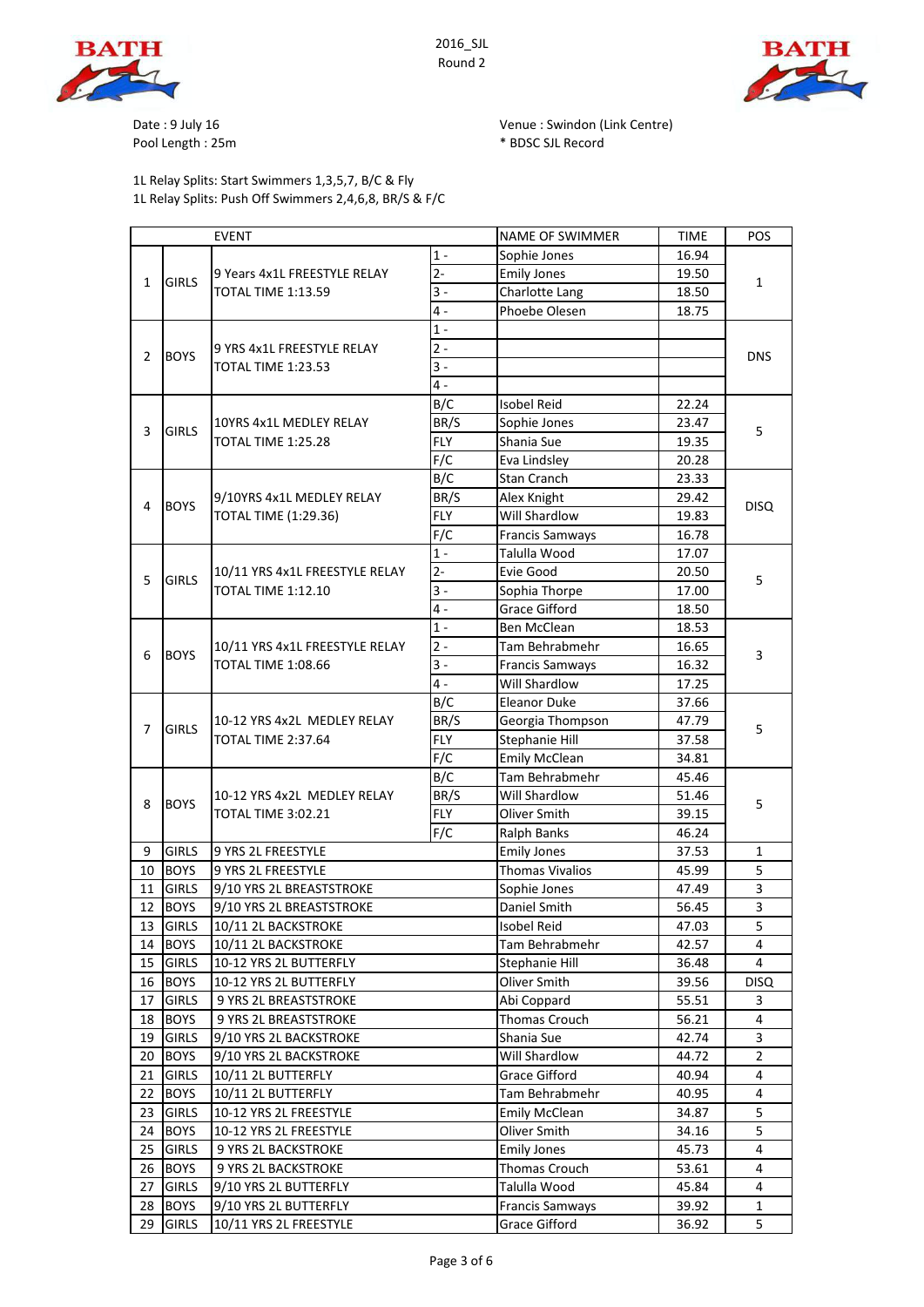



|    |              | <b>EVENT</b>                                              |            | NAME OF SWIMMER        | <b>TIME</b> | <b>POS</b>     |
|----|--------------|-----------------------------------------------------------|------------|------------------------|-------------|----------------|
| 30 | <b>BOYS</b>  | 10/11 YRS 2L FREESTYLE                                    |            | Will Shardlow          | 36.34       | 4              |
| 31 | <b>GIRLS</b> | 10-12 YRS 2L BREASTSTROKE                                 |            | Stephanie Hill         | 40.99       | $\overline{2}$ |
| 32 | <b>BOYS</b>  | 10-12 YRS 2L BREASTSTROKE                                 |            | Stan Cranch            | 57.87       | <b>DISQ</b>    |
| 33 | <b>GIRLS</b> | 9 YRS 1L BUTTERFLY                                        |            | Charlotte Lang         | 20.00       | $\overline{2}$ |
| 34 | <b>BOYS</b>  | 9 YRS 1L BUTTERFLY                                        |            | Thomas Crouch          | 25.69       | 5              |
| 35 | <b>GIRLS</b> | 9/10 YRS 2L FREESTYLE                                     |            | Talulla Wood           | 38.20       | $\overline{5}$ |
| 36 | <b>BOYS</b>  | 9/10 YRS 2L FREESTYLE                                     |            | <b>Francis Samways</b> | 35.55       | $\overline{5}$ |
| 37 | <b>GIRLS</b> | 10/11 YRS 2L BREASTSTROKE                                 |            | Sophia Thorpe          | 47.28       | $\overline{4}$ |
| 38 | <b>BOYS</b>  | 10/11 YRS 2L BREASTSTROKE                                 |            | Tam Behrabmehr         | 47.47       | $\overline{4}$ |
| 39 | <b>GIRLS</b> | 10-12 YRS 2L BACKSTROKE                                   |            | <b>Eleanor Duke</b>    | 38.25       | $\overline{2}$ |
| 40 | <b>BOYS</b>  | 10-12 YRS 2L BACKSTROKE                                   |            | Oliver Smith           | 41.50       |                |
|    |              |                                                           | B/C        | Sophie Jones           | 22.28       |                |
| 41 | <b>GIRLS</b> | 9 YRS 4x1L MEDLEY RELAY                                   | BR/S       | Abi Coppard            | 28.18       | $\overline{2}$ |
|    |              | TOTAL TIME 1:31.81                                        | <b>FLY</b> | Charlotte Lang         | 21.65       |                |
|    |              |                                                           | F/C        | Phoebe Olesen          | 19.75       |                |
|    |              |                                                           | B/C        |                        |             |                |
| 42 | <b>BOYS</b>  | 9 YRS 4x1L MEDLEY RELAY                                   | BR/S       |                        |             | <b>DNS</b>     |
|    |              | <b>TOTAL TIME</b>                                         | <b>FLY</b> |                        |             |                |
|    |              |                                                           | F/C        |                        |             |                |
|    |              | 9/10YRS 4x1L FREESTYLE RELAY<br><b>TOTAL TIME 1:15.09</b> | $1 -$      | Shania Sue             | 18.40       |                |
| 43 | <b>GIRLS</b> |                                                           | $2 -$      | Talulla Wood           | 18.60       | 5              |
|    |              |                                                           | $3 -$      | Sophie Jones           | 17.50       |                |
|    |              |                                                           | $4 -$      | Eva Lindsley           | 20.25       |                |
|    | <b>BOYS</b>  | 9/10YRS 4x1L FREESTYLE RELAY<br><b>TOTAL TIME 1:13.50</b> | $1 -$      | <b>Francis Samways</b> | 17.12       | 4              |
|    |              |                                                           | $2 -$      | Ben McClean            | 18.93       |                |
| 44 |              |                                                           | $3 -$      | Will Shardlow          | 17.54       |                |
|    |              |                                                           | $4 -$      | Alex Knight            | 20.00       |                |
|    | <b>GIRLS</b> | 10/11 YRS 4x1L MEDLEY RELAY<br><b>TOTAL TIME 1:21.61</b>  | B/C        | Talulla Wood           | ?           | 5              |
| 45 |              |                                                           | BR/S       | Sophia Thorpe          | 5           |                |
|    |              |                                                           | <b>FLY</b> | <b>Grace Gifford</b>   | 19.57       |                |
|    |              |                                                           | F/C        | Evie Good              | 20.31       |                |
|    |              |                                                           | B/C        | Ben McClean            | 22.60       | 4              |
| 46 | <b>BOYS</b>  | 10/11 YRS 4x1L MEDLEY RELAY<br>TOTAL TIME 1:25.87         | BR/S       | Daniel Smith           | 27.21       |                |
|    |              |                                                           | <b>FLY</b> | Tam Behrabmehr         | 17.75       |                |
|    |              |                                                           | F/C        | Will Shardlow          | 18.39       |                |
|    |              |                                                           | $1 -$      | Emily McClean          | 35.28       |                |
|    | 47 GIRLS     | 10-12 YRS 4x2L FREESTYLE RELAY                            | $2 -$      | Georgia Thompson       | 37.15       | 5              |
|    |              | <b>TOTAL TIME 2:17.71</b>                                 | $3 -$      | Eleanor Duke           | 33.43       |                |
|    |              |                                                           | 4-         | Stephanie Hill         | 31.92       |                |
|    |              |                                                           | $1 -$      | Stan Cranch            | 40.80       |                |
| 48 | <b>BOYS</b>  | 10-12 YRS 4x2L FREESTYLE RELAY                            | $2 -$      | Oliver Smith           | 34.33       | 5              |
|    |              | <b>TOTAL TIME 2:35.66</b>                                 | $3 -$      | Tam Behrabmehr         | 37.75       |                |
|    |              |                                                           | $4 -$      | Ralph Banks            | 42.75       |                |
|    |              |                                                           | $1 -$      | <b>Emily Jones</b>     | ŗ           |                |
|    |              |                                                           | $2 -$      | Thomas Crouch          | ?           | 4              |
|    |              |                                                           | $3 -$      | Talulla Wood           | 5           |                |
| 49 | <b>MIXED</b> | 8X1L FREESTYLE CANNON                                     | $4 -$      | <b>Francis Samways</b> | 17.81       |                |
|    |              | TOTAL TIME 2:20.87                                        | $5 -$      | <b>Grace Gifford</b>   | 17.35       |                |
|    |              |                                                           | $6 -$      | Will Shardlow          | 18.01       |                |
|    |              |                                                           | $7 -$      | <b>Eleanor Duke</b>    | 15.32       |                |
|    |              |                                                           | $8 -$      | Oliver Smith           | 16.67       |                |

Bath Dolphin 99 Severnside Tritons Swindon Dolphin Swindon SX3 181 Trowbridge 116

164<br>158 Virtual Gala Protocols Thus<br>158 Mo Final Position

No Final Position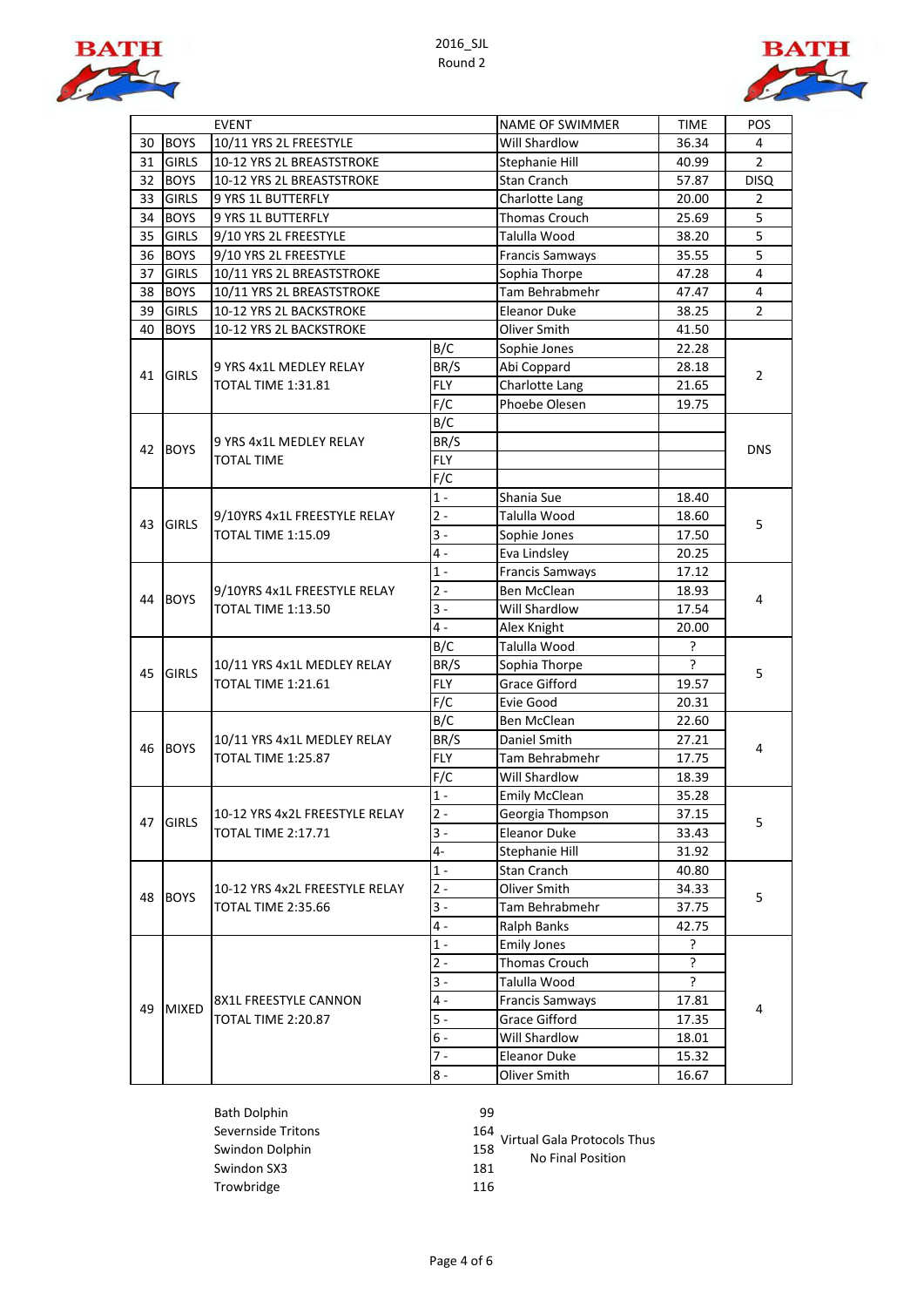





Date : 10 Sep 16 Venue : Weymouth

Pool Length : 25m

## 1L Relay Splits: Start Swimmers 1,3,5,7, B/C & Fly 1L Relay Splits: Push Off Swimmers 2,4,6,8, BR/S & F/C

|    |              | <b>EVENT</b>                                               |            | <b>NAME OF SWIMMER</b>              | TIME        | POS                           |
|----|--------------|------------------------------------------------------------|------------|-------------------------------------|-------------|-------------------------------|
|    |              |                                                            | $1 -$      | Sophie Jones                        | 17.25       |                               |
| 1  | <b>GIRLS</b> | 9 Years 4x1L FREESTYLE RELAY                               | $2 -$      | Charlotte Lang                      | 20.10       | 1                             |
|    |              | TOTAL TIME 1:13.59                                         | $3 -$      | <b>Emily Jones</b>                  | 17.62       |                               |
|    |              |                                                            | $4 -$      | Phoebe Olesen                       | 19.01       |                               |
|    |              |                                                            | $1 -$      |                                     |             |                               |
|    | <b>BOYS</b>  | 9 YRS 4x1L FREESTYLE RELAY                                 | $2 -$      |                                     |             |                               |
| 2  |              | <b>TOTAL TIME</b>                                          | $3 -$      |                                     |             | <b>DNS</b>                    |
|    |              |                                                            | $4 -$      |                                     |             |                               |
|    |              |                                                            | B/C        | Shania Sue                          | 17.50       |                               |
|    |              | 10YRS 4x1L MEDLEY RELAY                                    | BR/S       | Sophie Jones                        | 24.45       |                               |
| 3  | <b>GIRLS</b> | TOTAL TIME 1:22.43                                         | <b>FLY</b> | Alice Amphlett                      | 20.25       | 1                             |
|    |              |                                                            | F/C        | Eva Lindsley                        | 20.23       |                               |
|    |              |                                                            | B/C        | <b>Stan Cranch</b>                  | 21.96       |                               |
|    |              | 9/10YRS 4x1L MEDLEY RELAY                                  | BR/S       | <b>Francis Samways</b>              | 24.21       |                               |
| 4  | <b>BOYS</b>  | TOTAL TIME 1:23.69                                         | <b>FLY</b> | Daniel Smith                        | 18.35       | 1                             |
|    |              |                                                            | F/C        | Will Shardlow                       | 19.17       |                               |
|    |              |                                                            | $1 -$      | <b>Grace Gifford</b>                | 16.68       |                               |
|    |              | 10/11 YRS 4x1L FREESTYLE RELAY                             | $2 -$      | <b>Emily Jones</b>                  | 18.60       |                               |
| 5  | <b>GIRLS</b> | TOTAL TIME 1:08.53                                         | $3 -$      | Sophia Thorpe                       | 17.01       | 4                             |
|    |              |                                                            | $4 -$      | Emma Moore                          | 16.57       |                               |
|    |              |                                                            | $1 -$      | Stan Cranch                         | 18.73       |                               |
|    | <b>BOYS</b>  | 10/11 YRS 4x1L FREESTYLE RELAY<br>TOTAL TIME 1:14.06       | $2 -$      | <b>Francis Samways</b>              | 18.73       |                               |
| 6  |              |                                                            | $3 -$      | Daniel Smith                        | 20.00       | 5                             |
|    |              |                                                            | $4 -$      | Will Shardlow                       | 17.23       |                               |
|    |              |                                                            | B/C        |                                     |             |                               |
| 7  | <b>GIRLS</b> | 10-12 YRS 4x2L MEDLEY RELAY<br><b>TOTAL TIME 2:39.09</b>   | BR/S       | <b>Emily McClean</b>                | 37.52       |                               |
|    |              |                                                            | <b>FLY</b> | Stephanie Hill                      | 43.77       | 4                             |
|    |              |                                                            | F/C        | Emma Moore                          | 40.93       |                               |
|    |              |                                                            | B/C        | May Pope<br>Will Shardlow           | 35.28       |                               |
|    | <b>BOYS</b>  | 10-12 YRS 4x2L MEDLEY RELAY<br><b>TOTAL TIME (2:54.71)</b> | BR/S       |                                     | 44.15       |                               |
| 8  |              |                                                            | <b>FLY</b> | <b>Toby Hamkins</b><br>Oliver Smith | 47.37<br>5. | Disg                          |
|    |              |                                                            | F/C        |                                     | ς           |                               |
|    | <b>GIRLS</b> | 9 YRS 2L FREESTYLE                                         |            | Ralph Banks                         | 3722        |                               |
| 9  |              | 9 YRS 2L FREESTYLE                                         |            | <b>Emily Jones</b>                  |             | $\mathbf{1}$                  |
| 10 | <b>BOYS</b>  |                                                            |            | <b>Ted Knight</b>                   | 51.19       | 4                             |
| 11 | <b>GIRLS</b> | 9/10 YRS 2L BREASTSTROKE                                   |            | Sophie Jones                        | 46.69       | $\overline{2}$                |
| 12 | <b>BOYS</b>  | 9/10 YRS 2L BREASTSTROKE                                   |            | Oliver Smith                        | 50.16       | $\mathbf{1}$<br>$\mathcal{P}$ |
| 13 | <b>GIRLS</b> | 10/11 2L BACKSTROKE                                        |            | Emma Moore                          | 39.72       |                               |
| 14 | <b>BOYS</b>  | 10/11 2L BACKSTROKE                                        |            | Ralph Banks                         | 51.91       | 5                             |
| 15 | <b>GIRLS</b> | 10-12 YRS 2L BUTTERFLY                                     |            | Stephanie Hill                      | 37.53       | 4                             |
| 16 | <b>BOYS</b>  | 10-12 YRS 2L BUTTERFLY                                     |            | Oliver Smith                        | 42.12       | 4                             |
| 17 | <b>GIRLS</b> | 9 YRS 2L BREASTSTROKE                                      |            | Abi Coppard                         | 50.97       | 1                             |
| 18 | <b>BOYS</b>  | 9 YRS 2L BREASTSTROKE                                      |            |                                     |             | <b>DNS</b>                    |
| 19 | <b>GIRLS</b> | 9/10 YRS 2L BACKSTROKE                                     |            | Shania Sue                          | 44.69       | 3                             |
| 20 | <b>BOYS</b>  | 9/10 YRS 2L BACKSTROKE                                     |            | Ben McClean                         | 49.06       | 3                             |
| 21 | <b>GIRLS</b> | 10/11 2L BUTTERFLY                                         |            | <b>Grace Gifford</b>                | 43.50       | 4                             |
| 22 | <b>BOYS</b>  | 10/11 2L BUTTERFLY                                         |            | Will Shardlow                       | 47.90       | 4                             |
| 23 | <b>GIRLS</b> | 10-12 YRS 2L FREESTYLE                                     |            | <b>Emily McClean</b>                | 34.34       | 5                             |
| 24 | <b>BOYS</b>  | 10-12 YRS 2L FREESTYLE                                     |            | Oliver Smith                        | 35.12       | 4                             |
| 25 | <b>GIRLS</b> | 9 YRS 2L BACKSTROKE                                        |            | <b>Emily Jones</b>                  | 44.31       | 1                             |
| 26 | <b>BOYS</b>  | 9 YRS 2L BACKSTROKE                                        |            |                                     |             | <b>DNS</b>                    |
| 27 | <b>GIRLS</b> | 9/10 YRS 2L BUTTERFLY                                      |            | Alice Amphlett                      | 39.25       | 1                             |
| 28 | <b>BOYS</b>  | 9/10 YRS 2L BUTTERFLY                                      |            | <b>Francis Samways</b>              | 41.40       | $\overline{2}$                |
| 29 | <b>GIRLS</b> | 10/11 YRS 2L FREESTYLE                                     |            | Emma Moore                          | 33.00       | $\mathbf{2}$                  |